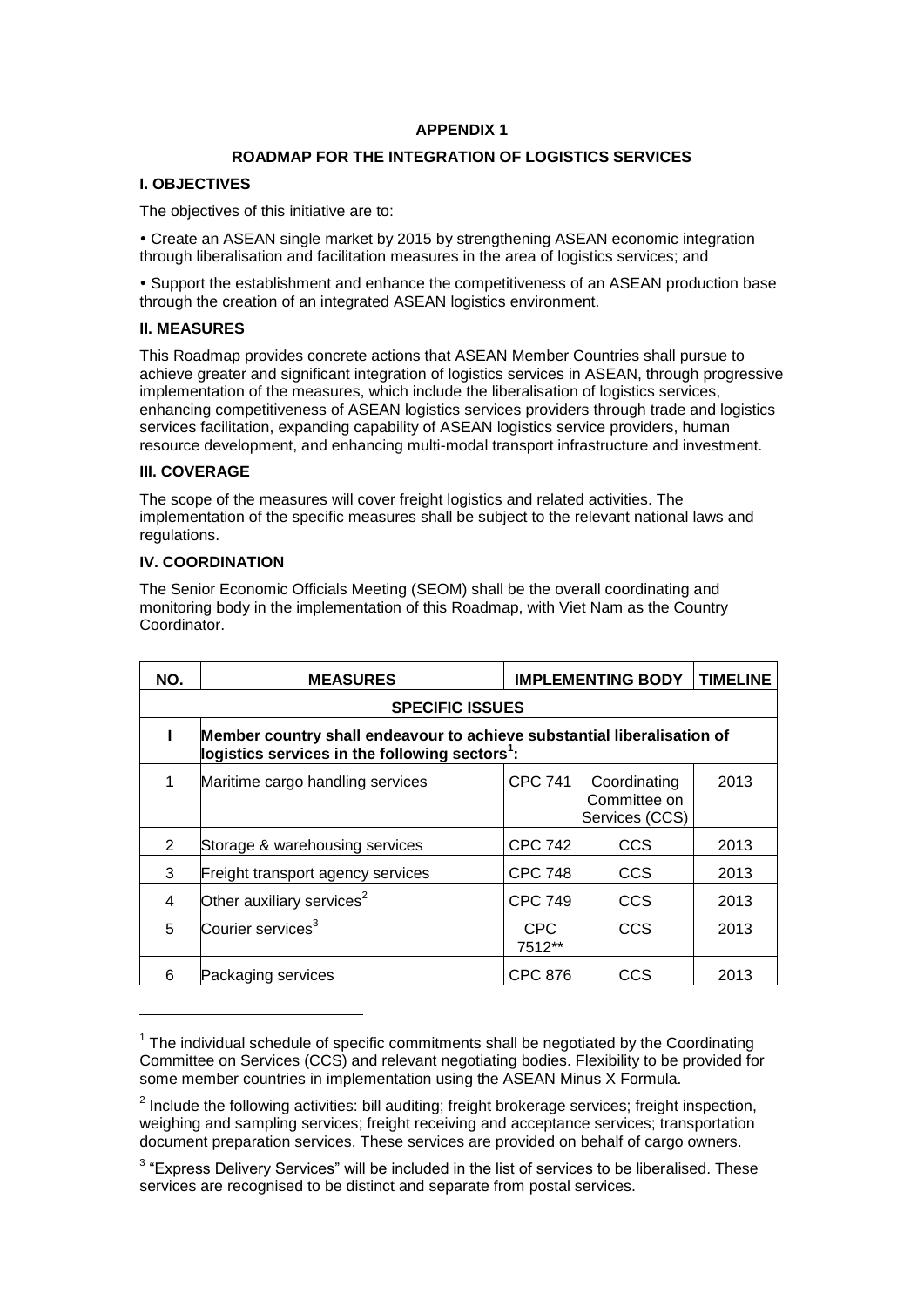| $\overline{7}$ | Customs clearance services $4$                                                                                                                                                                                                      |                                                                                                                                          | CCS and<br>Customs<br>Coordinating<br>Committee<br>(CCC)        | 2013              |
|----------------|-------------------------------------------------------------------------------------------------------------------------------------------------------------------------------------------------------------------------------------|------------------------------------------------------------------------------------------------------------------------------------------|-----------------------------------------------------------------|-------------------|
|                | <b>Maritime transport services</b>                                                                                                                                                                                                  |                                                                                                                                          |                                                                 |                   |
| 8              | International Freight Transportation<br>excluding Cabotage                                                                                                                                                                          | <b>CPC 7212</b>                                                                                                                          | <b>CCS</b>                                                      | 2013              |
|                | Air freight services                                                                                                                                                                                                                |                                                                                                                                          |                                                                 |                   |
| 9              | Implement ASEAN Multilateral Agreement<br>of the Full Liberalisation of Air Freight<br><b>Services</b>                                                                                                                              |                                                                                                                                          | Senior Transport December<br><b>Officials Meeting</b><br>(STOM) | 2008              |
|                | Rail freight transport services                                                                                                                                                                                                     |                                                                                                                                          |                                                                 |                   |
| 10             | International rail freight transport services                                                                                                                                                                                       | CPC 7112                                                                                                                                 | CCS and<br>relevant STOM<br><b>Working Groups</b>               | Beginning<br>2008 |
|                | Road freight transport services                                                                                                                                                                                                     |                                                                                                                                          |                                                                 |                   |
| 11             | International road freight transport services CPC 7213                                                                                                                                                                              |                                                                                                                                          | CCS and<br>relevant STOM<br><b>Working Groups</b>               | Beginning<br>2008 |
| Ш              | <b>Enhancing Competitiveness of ASEAN Logistics Services Providers through</b><br>Trade (including Documentation Simplification) and Logistics (Transport)<br><b>Facilitation</b>                                                   |                                                                                                                                          |                                                                 |                   |
| II(a)          | <b>Trade and Customs Facilitation</b>                                                                                                                                                                                               |                                                                                                                                          |                                                                 |                   |
| 12             | Implement provisions in the WTO<br>Agreement on Customs Valuation                                                                                                                                                                   | <b>Customs Coordinating</b><br>Committee (CCC)/<br><b>Customs Procedures and</b><br><b>Trade Facilitation Working</b><br>Group (CPTF-WG) |                                                                 | On-going          |
| 13             | Implement the WCO Immediate Release<br>Guidelines and review, as appropriate, the<br>de minimus levels (value thresholds) for<br>express delivery of air shipments and<br>implement/introduce EDI to speed up<br>customs clearance. | <b>CCC/CPTF-WG</b>                                                                                                                       |                                                                 | On-going          |
| 14             | Promote the implementation of the WCO<br>Framework of Standards to Secure and<br>Facilitate Global Trade                                                                                                                            | CCC/CPTF-WG                                                                                                                              |                                                                 | On-going          |
| 15             | Identify suitable standards to secure the<br>interoperability and interconnectivity in<br>facilitating trade within customs jurisdiction,<br>including those of Information and<br><b>Communication Technology</b>                  | CPTF-WG                                                                                                                                  |                                                                 | 2007-2009         |
| 16             | Enact domestic legislation to provide legal<br>recognition of electronic documents/                                                                                                                                                 |                                                                                                                                          | TELSOM/CPTF-WG                                                  | 2007-2008         |

<sup>&</sup>lt;sup>4</sup> "Customs clearance services" (alternatively "customs house brokers' services") means activities consisting in carrying out on behalf of another party customs formalities concerning import, export or through transport of cargoes, whether this service is the main activity of the service provider or a usual complement of its main activity.

-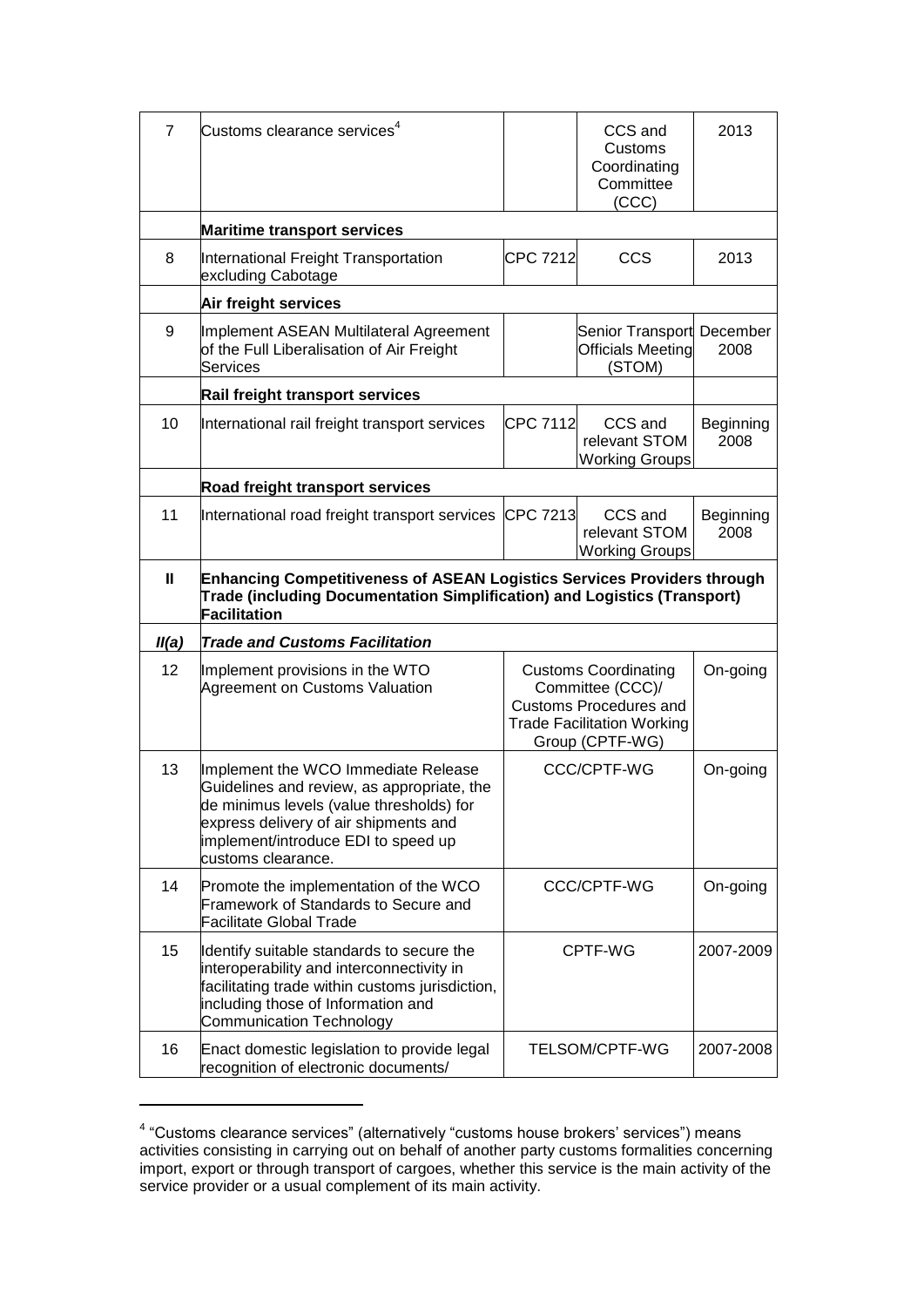|    | transactions                                                                                                                                                                                                                                                                                                                    |                                                                                                                       |                                                        |
|----|---------------------------------------------------------------------------------------------------------------------------------------------------------------------------------------------------------------------------------------------------------------------------------------------------------------------------------|-----------------------------------------------------------------------------------------------------------------------|--------------------------------------------------------|
| 17 | Encourage application of standardised<br>trade data and documents for trade<br>facilitation through the adoption of<br>International standards like WCO data<br>model, UNTDED- United Nations Trade<br>Data Elements Directory, UN-eDocs and<br>the electronic submission of trade data and<br>documents for customs clearance. | CPTF-WG and SEOM                                                                                                      | 2008 for<br>ASEAN-6<br>and 2012<br>for CLMV            |
| 18 | Adopt service commitments (Client Service<br>Charters) by ASEAN customs authorities                                                                                                                                                                                                                                             | CCC                                                                                                                   | Completed<br>by 31-Dec-<br>05                          |
| 19 | Encourage implementation of 24x7 customs<br>operations to accelerate the cargo customs<br>clearance as requested by the industry and<br>subject to the relevant national regulations.                                                                                                                                           | CPTF-WG and SEOM                                                                                                      | 2007-2008                                              |
| 20 | Promote relevant technologies for<br>advanced information systems to be shared<br>among governmental agencies, shippers,<br>and industry, in advancing supply-chain<br>security initiatives.                                                                                                                                    | <b>Customs Enforcement</b><br>Working Group (CEWG)/<br>STOM/Telecommunication<br>Senior Officials Meeting<br>(TELSOM) | On-going                                               |
| 21 | Develop the Single Window approach for<br>customs clearance.                                                                                                                                                                                                                                                                    | <b>ASEAN Single Window</b><br><b>Steering Committee(ASW-</b><br>SC)/CPTF-WG/SEOM                                      | 2008 for<br>ASEAN <sub>6</sub><br>and 2012<br>for CLMV |
| 22 | Promote the use of RFID (Radio Frequency TELSOM/CPTF-WG/ASW-<br>Identification) applications to facilitate<br>cross-border use of RFID in trade and<br>customs as well as cross border tracking of<br>goods.                                                                                                                    | SC                                                                                                                    | On-going                                               |
| 23 | Facilitate cross border electronic<br>transactions, information sharing, electronic<br>payment and electronic signatures                                                                                                                                                                                                        | TELSOM WG AII/ CPTF-<br>WG                                                                                            | <b>Beginning</b><br>2008                               |
| 24 | Encourage enterprises to adopt/develop<br>interoperable supply chain management<br>systems in ASEAN to link up planning<br>solutions, automated storage and retrieval<br>systems and wireless tracking technologies                                                                                                             | TELSOM WG AII/CPTF-<br>WG                                                                                             | On-going                                               |
| 25 | Enhance cooperation and communications<br>between customs and the business sector<br>including through electronic means.                                                                                                                                                                                                        | CCC/ CPTF-WG/ ASEAN<br><b>Freight Forwarders</b><br>Association (AFFA) and<br><b>ASEAN Shippers Council</b>           | On-going                                               |
| 26 | Implement risk management practices to<br>facilitate trade, while maintaining effective<br>customs control                                                                                                                                                                                                                      | CPTF-WG                                                                                                               | On-going                                               |
| 27 | Enhance transport security and safety in<br>the regional supply-chain networks, through<br>capacity building initiatives, technical<br>networking, and regular exchange of<br>relevant technologies, best practices and<br>information                                                                                          | STOM/ CPTF-WG                                                                                                         | On-going                                               |
| 28 | Conduct regular formal dialogues between<br>private sectors, relevant associations and                                                                                                                                                                                                                                          | CCC/CPTF-WG/ASW-SC                                                                                                    | On-going                                               |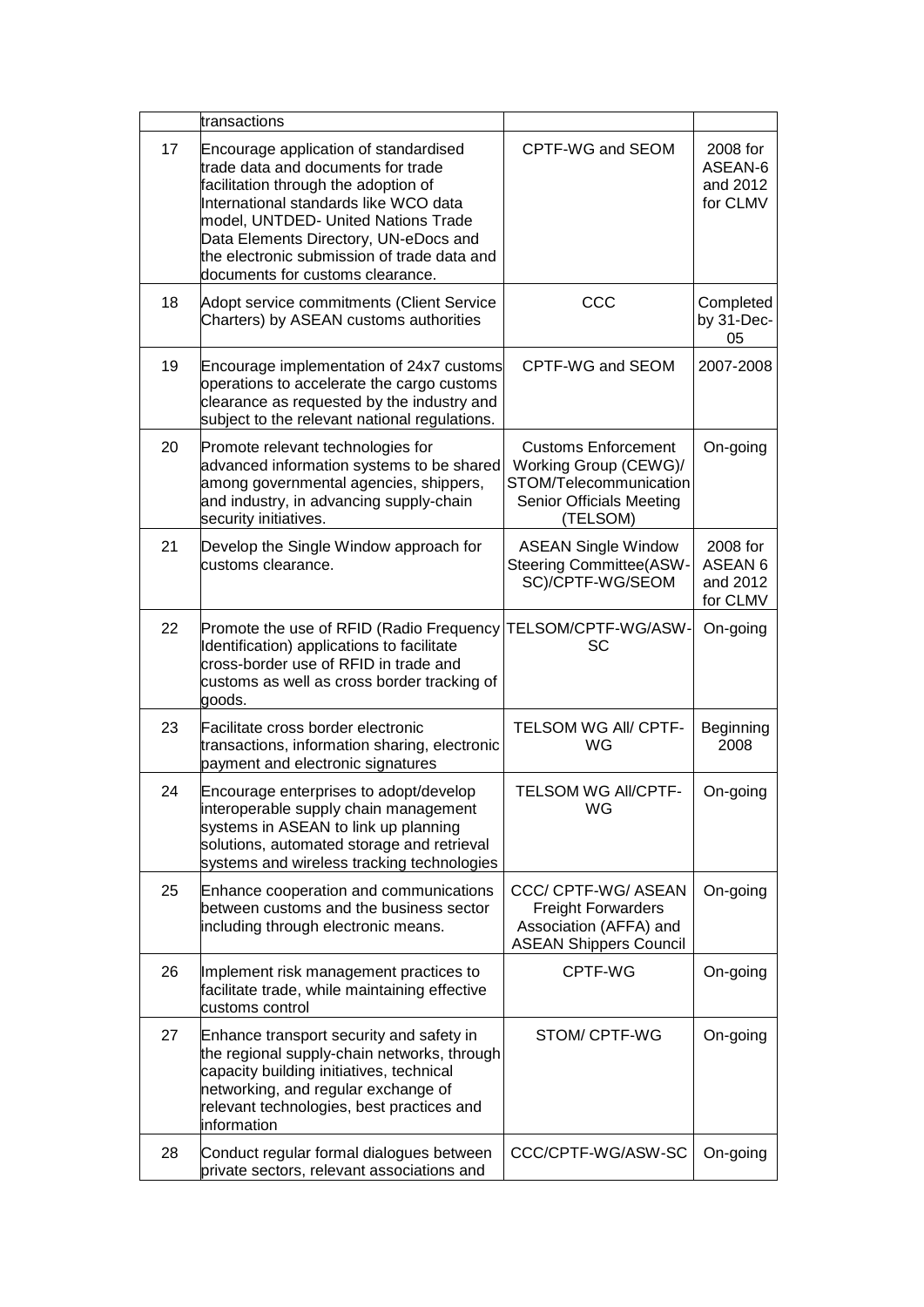|       | government related bodies                                                                                                                                                                                                                                                                              |                                                                             |                   |
|-------|--------------------------------------------------------------------------------------------------------------------------------------------------------------------------------------------------------------------------------------------------------------------------------------------------------|-----------------------------------------------------------------------------|-------------------|
| II(b) | <b>Logistics Facilitation</b>                                                                                                                                                                                                                                                                          |                                                                             |                   |
| 29    | Enhance the transparency of domestic<br>regulation for logistics related regulation<br>through timely publication of investment<br>regulation, licensing criteria, licensing<br>decisions by the Governments and may<br>facilitate consultation to the private sectors<br>in the policy-making process | Coordinating Committee on<br>Investment<br>(CCI)/CCS/STOM Working<br>Groups | On-going          |
| 30    | Conclude and sign the ASEAN Framework<br>Agreement on Facilitation of Inter-State<br>Transport                                                                                                                                                                                                         | <b>STOM</b>                                                                 | 2008              |
| 31    | Operationalise the ASEAN Framework<br>Agreement on the Facilitation of Goods in<br><b>Transit and the ASEAN Framework</b><br>Agreement on Multimodal Transport, to<br>promote efficient door-to-door cargo<br>transport and cross-border transport<br>facilitation                                     | STOM/CCC                                                                    | Beginning<br>2008 |
| 32    | Improve land transport network<br>infrastructures and services to achieve<br>better inter-connectivity, interoperability and<br>inter-modality with the national, regional<br>and international maritime and air transport<br>gateways                                                                 | <b>STOM</b>                                                                 | On-going          |
| 33    | Strengthen intra-ASEAN maritime and<br>shipping transport services                                                                                                                                                                                                                                     | <b>STOM</b>                                                                 | On-going          |
| 34    | Establish enabling and conducive policy<br>environment for increased private sector<br>involvement and/or public-private<br>partnerships in the development of<br>transport logistics infrastructure and the<br>provision and operation of transport<br>logistics facilities and services.             | <b>STOM</b>                                                                 | On-going          |
| 35    | Identify and develop other mechanisms to<br>further facilitate the movement of natural<br>persons involving logistics services                                                                                                                                                                         | CCS                                                                         | On-going          |
| Ш     | <b>Expanding Capability of ASEAN Logistics Service Providers</b>                                                                                                                                                                                                                                       |                                                                             |                   |
| 36    | Adopt best practices in the provision of<br>logistics services and support the<br>development of SMEs in the sector,<br>including the formation of SME networks                                                                                                                                        | SEOM/STOM                                                                   | Beginning<br>2007 |
| 37    | Promote regional cooperation to assist<br>CLMV countries especially least developed<br>countries                                                                                                                                                                                                       | <b>STOM</b>                                                                 | Beginning<br>2007 |
| 38    | Develop and update an ASEAN database<br>on logistics services providers with a view<br>to enhance the development of networking<br>activities                                                                                                                                                          | <b>ASEAN Secretariat with</b><br>inputs from STOM and<br><b>AFFA</b>        | Beginning<br>2007 |
| IV    | Human Resource Development                                                                                                                                                                                                                                                                             |                                                                             |                   |
| 39    | Develop and upgrade skills and capacity<br>building through joint trainings and                                                                                                                                                                                                                        | STOM, CCC, AFFA and<br>other related bodies                                 | Beginning<br>2007 |